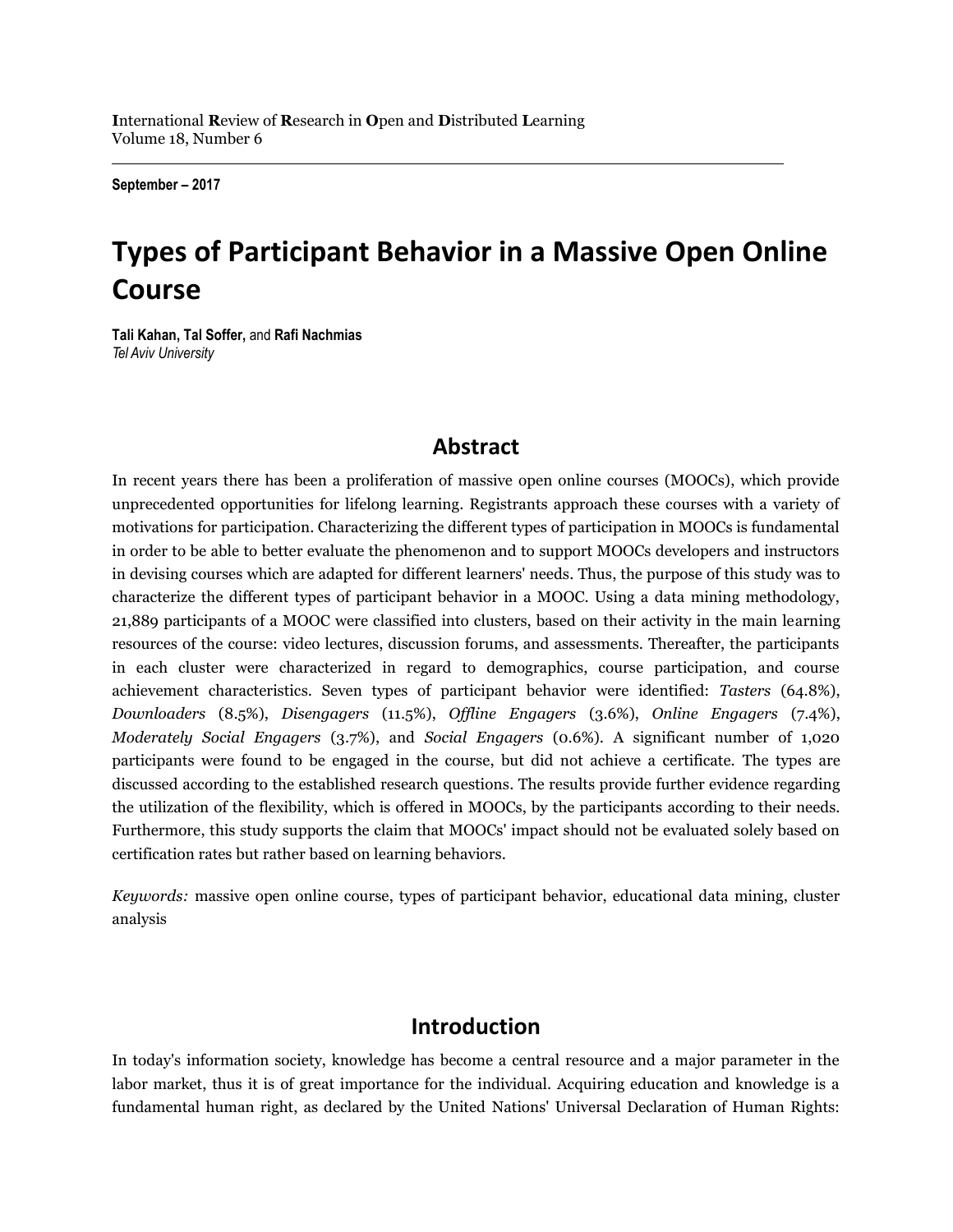"Everyone has the right to education" (United Nations [UN], 1948). Unfortunately, higher education is not yet a public domain. Moreover, studying in the higher education usually constitutes a relatively short period within one's lifetime. Thus, lifelong learning becomes an important aspect in the twenty-first century.

In 2012, the Paris OER Declaration of UNESCO called governments to promote the use of open educational resources to widen access to education in a perspective of lifelong learning (UNESCO, 2012). Alongside, a new means for engaging in lifelong learning has emerged in the form of massive open online courses (MOOCs). Initiatives like Coursera, edX, and Udacity provide platforms for higher education institutions to develop and deliver online courses to the general public. The courses are usually offered free of charge, with no preconditions or commitment. From a pedagogical perspective, the courses (sometimes referred to as xMOOCs) usually follow a cognitive-behaviorist approach (Daniel, 2012; Rodriguez, 2012) which is exemplified by content-based learning delivered at scale (Anders, 2015). The courses consist of diverse learning resources, including video lectures, discussion forums, and assessments. Some courses give participants a statement of accomplishment upon successful completion of course requirements. Hence, MOOCs provide unprecedented opportunities for lifelong learning, by enabling the delivery of knowledge from well-known institutions to people worldwide.

Since their appearance, the MOOCs have attracted a massive number of registrants. However, a central criticism in the popular discourse about MOOCs refers to the relatively low completion rates of participants, with 10% or less of the course registrants earning a statement of accomplishment (Daniel, 2012; Kizilcec, Piech, & Schneider, 2013). It is important to note, however, that unlike the higher education arena, in which the vast majority of students enroll to courses with the explicit intent of earning a credential, students approach MOOCs with a variety of motivations for participation (Koller, Ng, Chuong, & Chen, 2013; Wang & Baker, 2015). These may include a drive for intellectual stimulation, fun and enjoyment, social experience, trying out learning online, and so on (Belanger & Thornton, 2013; Ferguson & Clow, 2015). The range of motivations leads to diverse learners' needs, behaviors, and persistence in the courses. Thus, as indicated by Ho et al. (2014) certification rates is a misleading representation of the diverse ways in which registrants are engaging with MOOCs; earning a certificate is only one possible pathway, while others may include watching videos, reading texts, focusing on assessments, and so on.

Understanding the different ways in which registrants are engaging with MOOCs is fundamental in order to be able to evaluate the phenomenon and its impact in delivering lifelong learning on a large-scale. Moreover, such an understanding is essential for MOOC developers and instructors in order to be able to devise courses, which are adapted for different learners' needs. Subsequently, the purpose of this study was to identify the different types of participant behavior in a MOOC and to characterize each type according to demographics, course participation, and course achievements. The data collected from participant interactions with MOOCs open up opportunities for studying students' engagement on a large scale (Ramesh, Goldwasser, Huang, Daume, & Getoor, 2014). Hence, the study was conducted using educational data mining approach (Baker & Siemens, 2014). The participants of one Coursera MOOC were classified into types, based on a detailed description of their activity in the main learning resources of the course: video lectures, discussion forums, and assessments. Thereafter, the participants in each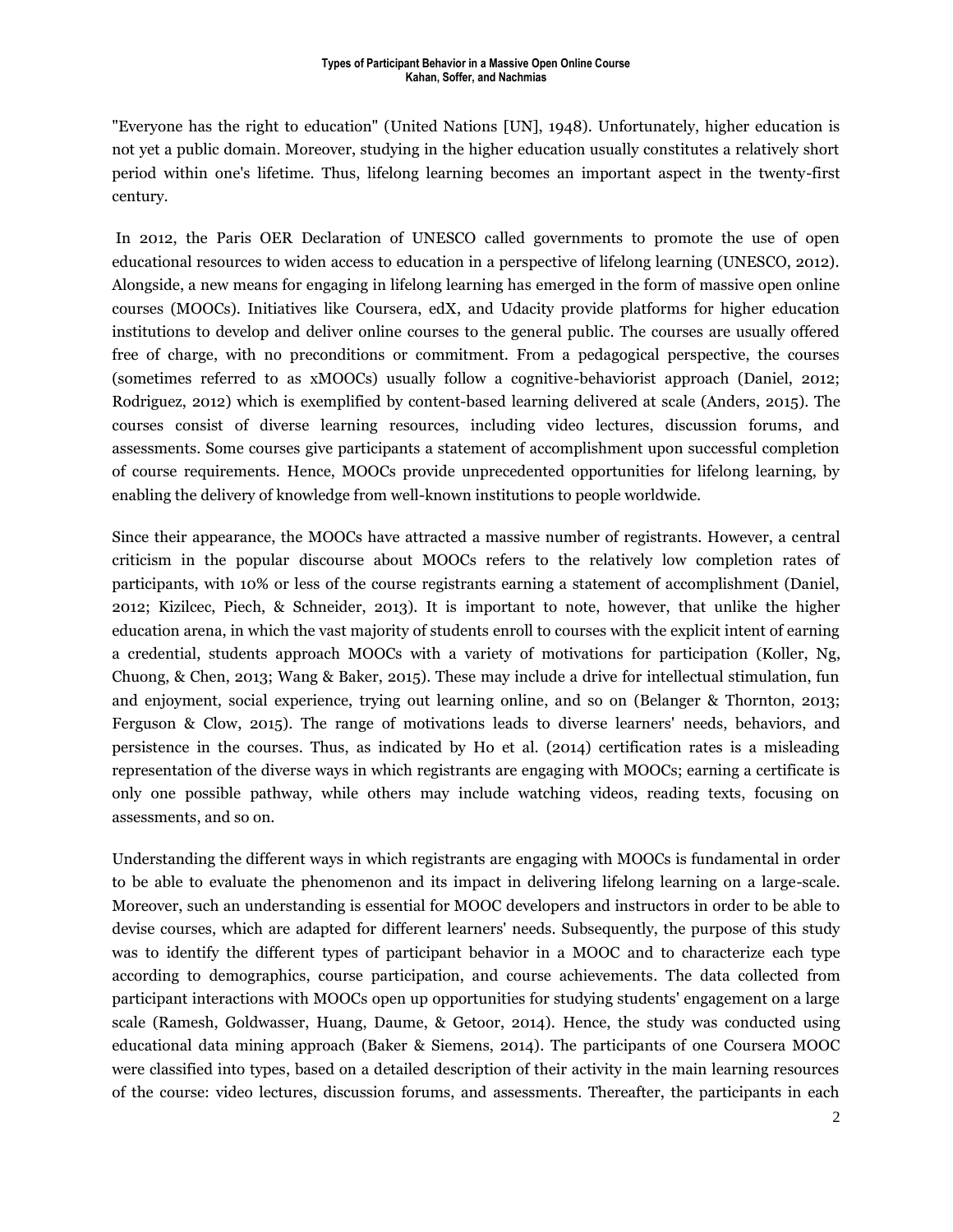type were characterized in regard to demographics, course participation, and course achievement characteristics.

# **Background**

#### **MOOCs Learning Resources**

Video lectures, reading materials, discussion forums, and assessments are core learning resources in MOOCs (Glance, Forsey, & Riley, 2013; Nkuyubwatsi, 2013). The videos are central to the student learning experience (Diwanji, Simon, Marki, Korkut, & Dornberger, 2014; Guo, Kim, & Rubin, 2014). MOOCs usually consist of short video lectures interspersed with interactive assessment items (Seaton, Nesterko, Mullaney, Reich, & Ho, 2014). Several studies have examined video usage by MOOC participants. Breslow et al. (2013), for example, found that certificate earners of the first edX MOOC spent the majority of their time watching videos. Seaton et al. (2014) found two modes of video usage by certificate earners in MITx courses: bimodal and high use (characterized via unique lecture video accesses). Other studies examined patterns of student interaction with the videos, and their relation to student performance (Li, Kidzi´nski, Jermann, & Dillenbourg, 2015; Sharma, Jermann, & Dillenbourg, 2014).

The discussion forums provide a platform for asynchronous communication that facilitates interactions among students and instructors (Wong, Pursel, Divinsky, & Jansen, 2015). The forums support the integration of social-constructivist pedagogies by enabling collaborative and social learning (Anders, 2015; Brinton et al., 2013) and help to create a learning community through which learners generate knowledge (Li, 2004). Due to the large scale participation versus the low number of instructors in MOOCs, peer communication and support become central (Onah, Sinclair, & Boyatt, 2014), and the discussion forums constitute a primary means of interaction among the participants. Nevertheless, studies described the usage of discussion forums in MOOCs as quite low in general, often involving a minority of course participants (Breslow et al., 2013; Ho et al., 2014; Onah et al., 2014). In addition, several studies indicated that certificate earners are significantly more active in the forums than noncertificate earners (Breslow et al., 2013; Ho et al., 2014; Kizilcec et al., 2013; Mustafaraj & Bu, 2015).

The assessments in MOOCs may serve different goals, due to the open nature of the courses, such as selftesting or formal assessment for course credit (Woodgate, Macleod, Scott, & Haywood, 2015). With the massive number of participants in a course, conducting assessments by the instructors is impossible (Glance et al., 2013; Sandeen, 2013; Suen, 2014) and different models of assessments are evolving, including: automated quizzes, peer assessments, and self-assessments. Nevertheless, studies indicated that with free and easy registration for MOOCs, the courses include a large number of participants who may not have any interest in completing the assessments (Breslow et al., 2013; Ho et al., 2014).

#### **Types of Participant Behavior in MOOCs**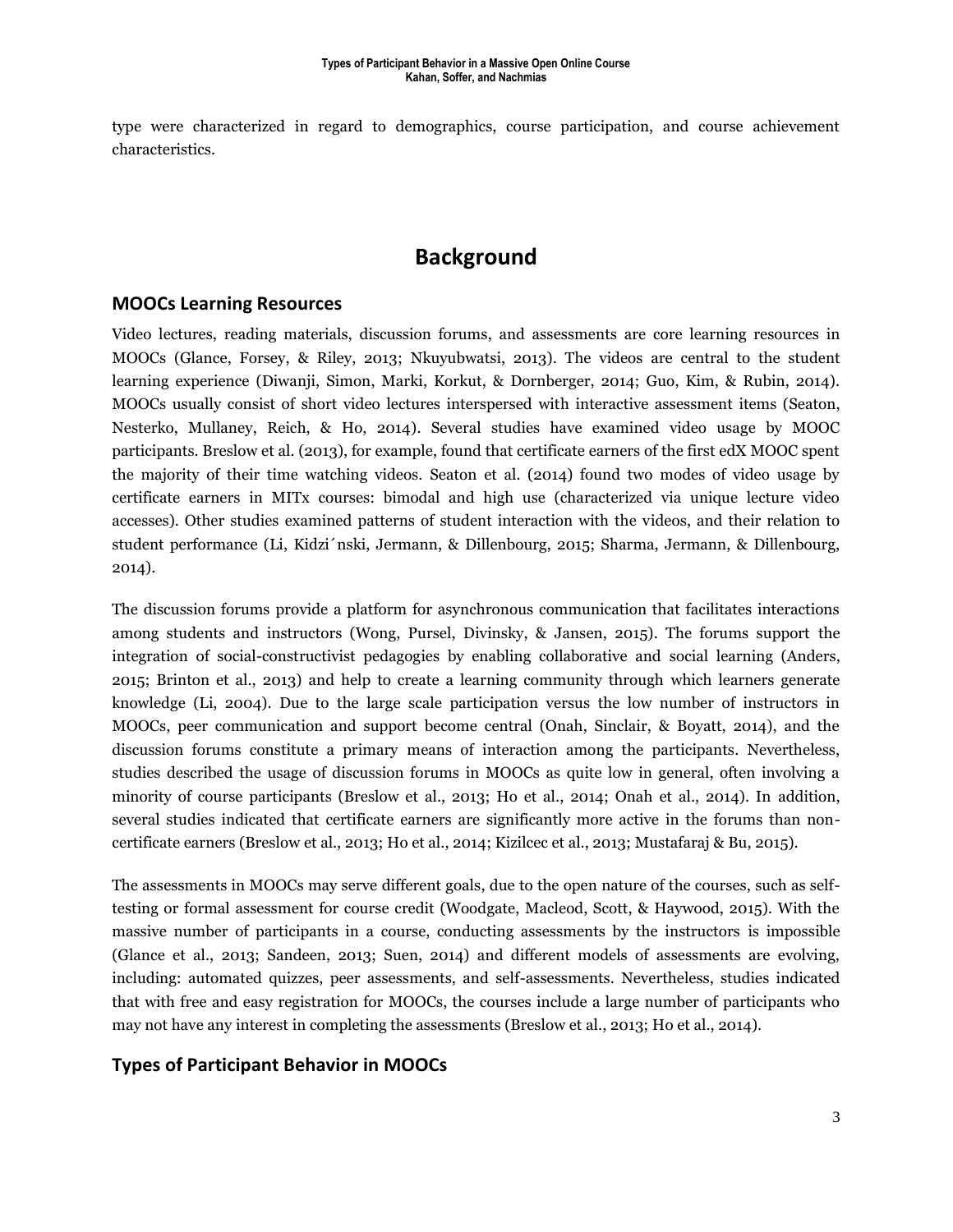Several studies have examined types of participant engagement in MOOCs, based on different criteria. Kizilcec et al. (2013), for example, examined patterns of engagement in three Coursera MOOCs, based on participant actions in regard to videos and assessments, and identified four prototypical trajectories of engagement: *Completing* - learners who completed the majority of the assessments; *Auditing* - learners who did assessments infrequently, if at all, and engaged by watching video lectures, without obtaining course credit; *Disengaging* - learners who did assessments at the beginning of the course but then had a marked decrease in engagement; and *Sampling* - learners who watched video lectures for only one or two assessment periods.

Ferguson and Clow (2015) investigated whether the patterns of engagement, identified in the work of Kizilcec et al. (2013), are found in MOOCs that employ a social constructivist pedagogy. They examined four FutureLearn MOOCs and added a third component to the analysis: participation in course discussions. Seven distinct patterns of engagement were identified: *Samplers* - learners who visited, but only briefly; *Strong Starters* - learners who completed the first assessment of the course, but then dropped out; *Returners* - learners who completed the assessment in the first two weeks, and then dropped out; *Mid-way Dropouts* - learners who completed three or four assessments, but then dropped out about halfway through the course; *Nearly There* - learners who consistently completed assessments, but then dropped out just before the end of the course; *Late Completers* - learners who completed the final assessment and submitted most of the other assessments, but were either late or missed some out; and *Keen Completers* - learners who completed the course diligently, engaging actively throughout.

Ho et al. (2014) examined the first 17 MOOCs of the edX platform and presented a classification of the registrants, which was comprised of four categories: *Only Registered* - registrants who never accessed the courseware; *Only Viewed* - non certified registrants who accessed less than half of the available chapters; *Only Explored* - non certified registrants who accessed more than half of the available chapters; and *Certified* - registrants who earned a certificate. The researchers also examined the demographic profile of the participants. The most typical course registrant was found to be male, with a bachelor's degree, and 26 years old or older. Yet, they found considerable differences in the average demographics across courses, in terms of gender, college degree attainment, median age, and percentage from the US.

Finally, Halawa, Greene, and Mitchell (2014) identified four common patterns of persistence in MOOCs, based on the participants' frequency of course visits: *Continuous Persistence* - students who visited the course once every few days, at most; *Continuous Persistence with Extended Absences* - students who followed a similarly smooth trajectory, except that there were one or more extended absences, after which the student continued from where he/she stopped previously; *Bursty Persistence* - students who only visited the course occasionally, and usually sampled content from different units each day they visited; and *Drop Out* - students who started off as *Continuous* or *Bursty* visitors, but disappeared totally after a certain point before the end of the course.

As emerged from the literature review, video lectures, discussion forums, and assessments are fundamental learning resources in MOOCs. Thus, analyzing a participant's activity in these components reflects their behavior in the course. In this study, we characterized types of participant behavior in a MOOC by classifying the participants of a course into clusters, based on a detailed description of their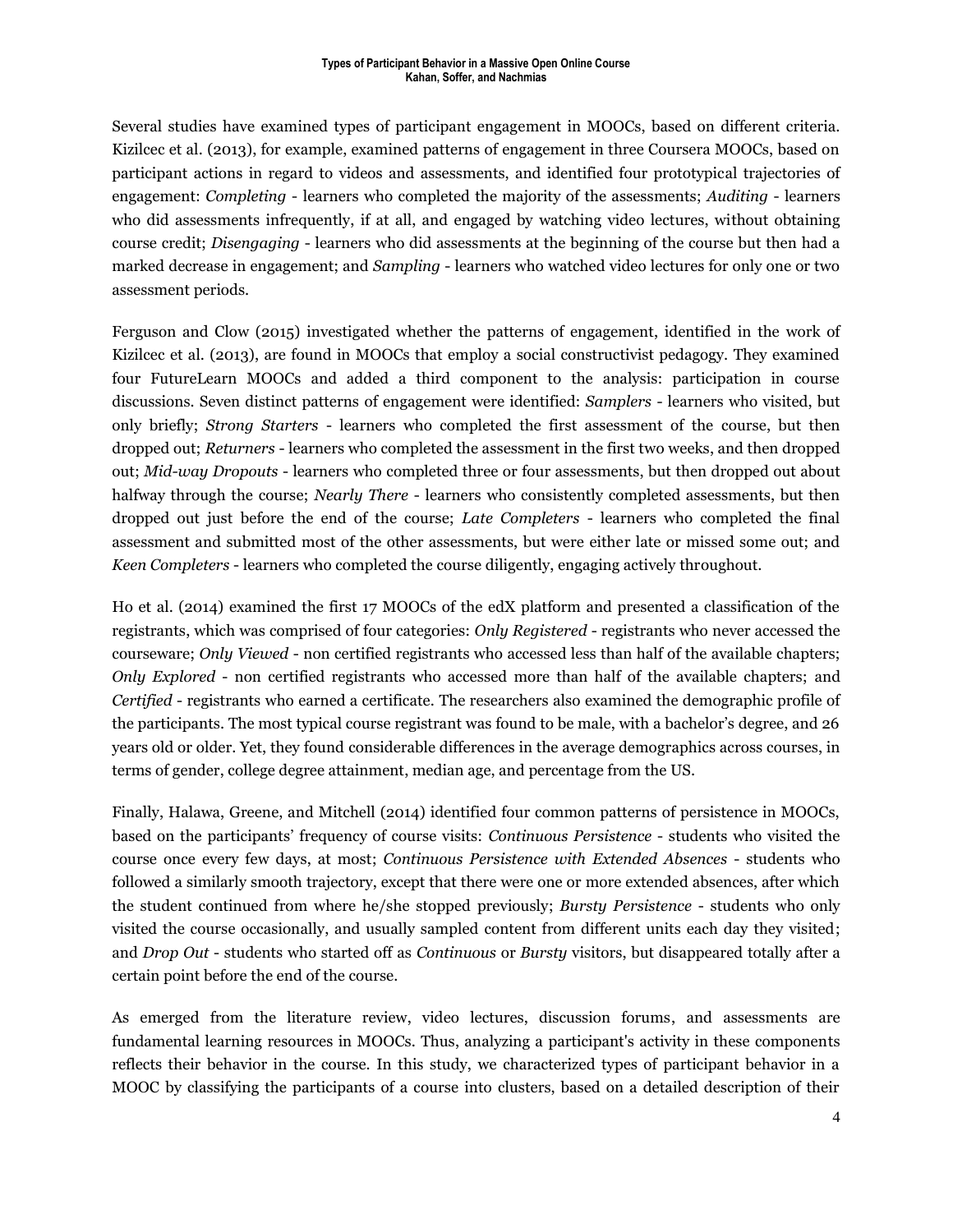activity in these main learning resources. Thereafter, the participants in each cluster were characterized in regard to demographics, course participation, and course achievement characteristics. This study uses a holistic approach which adds to the existing literature in two ways: it examines the overall participant activity throughout the entire course, while other studies tended to examine periodical participant activity in the course (Ferguson & Clow, 2015; Kizilcec et al., 2013). In addition, it uses a wide set of different variables to describe the basic participant activity in the course. Specifically, it refers to the participants' activity in: watching video lectures (online or offline), answering in-video questions, participating in discussion forums (actively or passively) and submitting course assessments (quizzes and exam).

#### **Research Questions**

The purpose of this study was to characterize the different types of participant behavior in a MOOC. The research questions were:

- 1. What are the types of participant behavior in the course, based on participant activity in the video lectures, discussion forums, and assessments?
- 2. What are the characteristics of each type of participant, in regard to: demographics, course participation, and course achievements?

Figure 1 presents the research framework.



*Figure 1.* The research framework.

# **Method**

#### **The Course**

The study examined one Coursera MOOC on biology, which lasted seven weeks and consisted of diverse learning resources, including: professor announcements, reading recommendations, 50 short video lectures, 39 interactive in-video questions, seven discussion forums, six quizzes, and a final exam. The video lectures were uploaded to the course website on a weekly basis and the participants could watch them online and/or download them to watch offline. The in-video questions were presented in online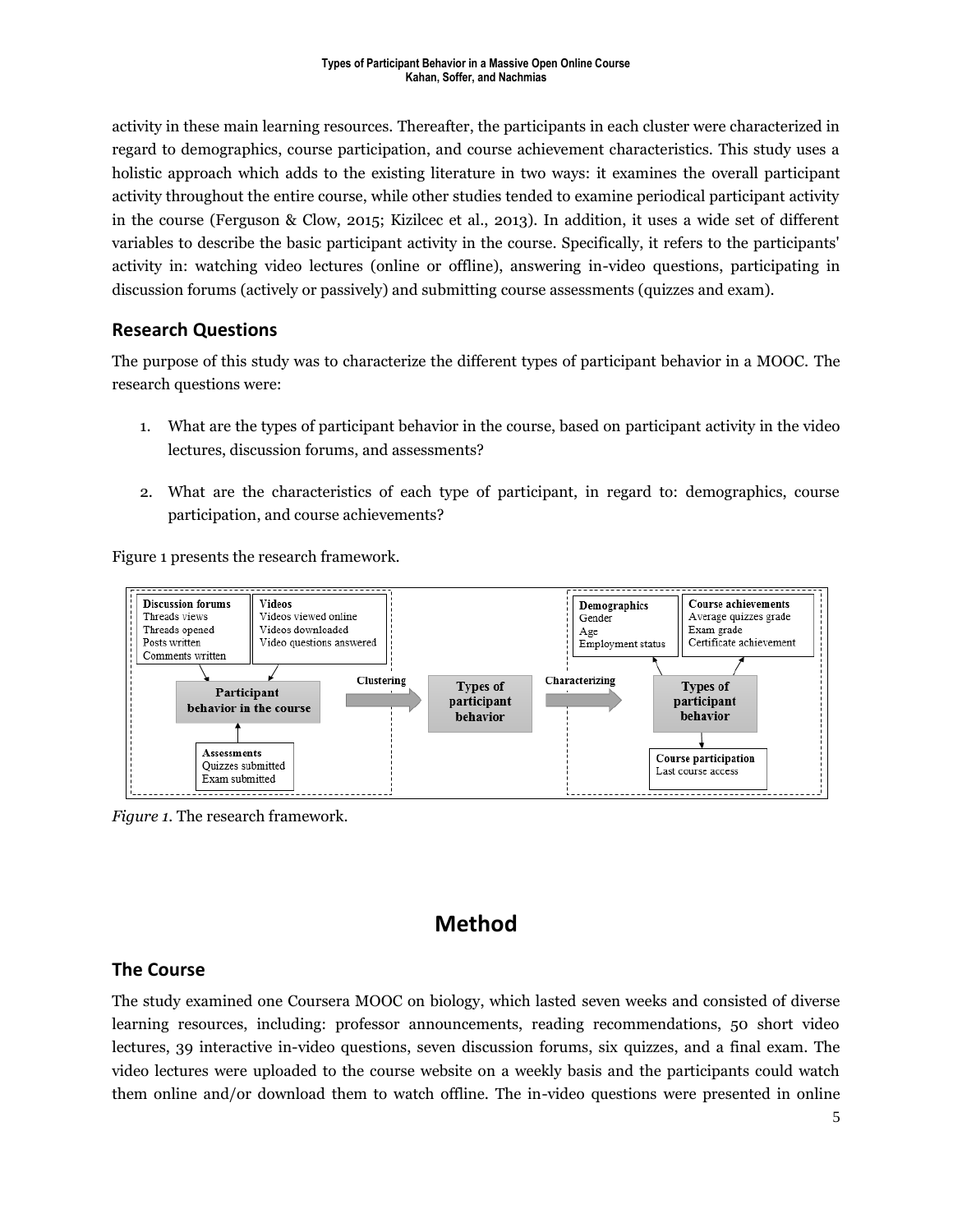mode only. The discussion forums were arranged into seven sub forums according to topics. The course assessments were based on weekly quizzes and a final exam. The participants were given several attempts to complete each quiz, and were required to submit it within one week of its release, in order to receive credit for it. The quizzes remained accessible throughout the course, enabling the participants to use them for practice. The final exam was published during the last week of the course and consisted of close-ended questions. Participants who completed the course with a grade of at least 78%, comprised of 50% quizzes and 50% final exam, received a statement of accomplishment.

### **Population**

Out of a total of 32,007 people who registered for the course, 68.4% of them (21,889) started it. The study examined the behavior of all the participants who started the course. Of this participant group, 10.6% (2,319) completed the course and achieved a statement of accomplishment. According to Coursera's demographic survey  $(N=4,778)$ , the course registrants consisted of  $54\%$  females and 46% males. The average respondent's age was 39 with a standard deviation of 14 years. Sixty-three percent of the respondents stated that they were working.

### **Procedure**

The study was conducted using educational data mining and statistics methods. The data was recorded by Coursera during the course and was received from the company after the course ended. Three data sources were used: (1) Log data in SQL tables that documented participant actions during the course (e.g., video lecture views, quiz submissions, discussion forum views). The data contained over 1 million records in total; (2) Log data in Excel files that documented participant responses to in-video questions; and (3) An Excel file with participant responses to Coursera's demographic survey.

The study was executed in several stages. First, a set of SQL queries and Excel functions was written in order to compute a set of variables from the log data, for each participant, describing his/her activity in the course, in regard to learning resources usage, course participation, and course achievements. The demographic variables were extracted from the demographic survey responses file. All the variables were then merged into a unified table, consisting of one row per participant and one column per variable. The variables are described in Table 1.

#### Table 1

| Variable name                       | Variable description                                                            |
|-------------------------------------|---------------------------------------------------------------------------------|
| unique video lectures viewed online | The number of different video lectures viewed by the<br>participant online.     |
| unique video lectures downloaded    | The number of different video lectures downloaded by<br>the participant.        |
| unique video questions answered     | The number of different in-video questions answered by<br>the participant.      |
| total threads views                 | The number of times the participant viewed threads in<br>the discussion forums. |

*The Variables That Were Computed per Participant*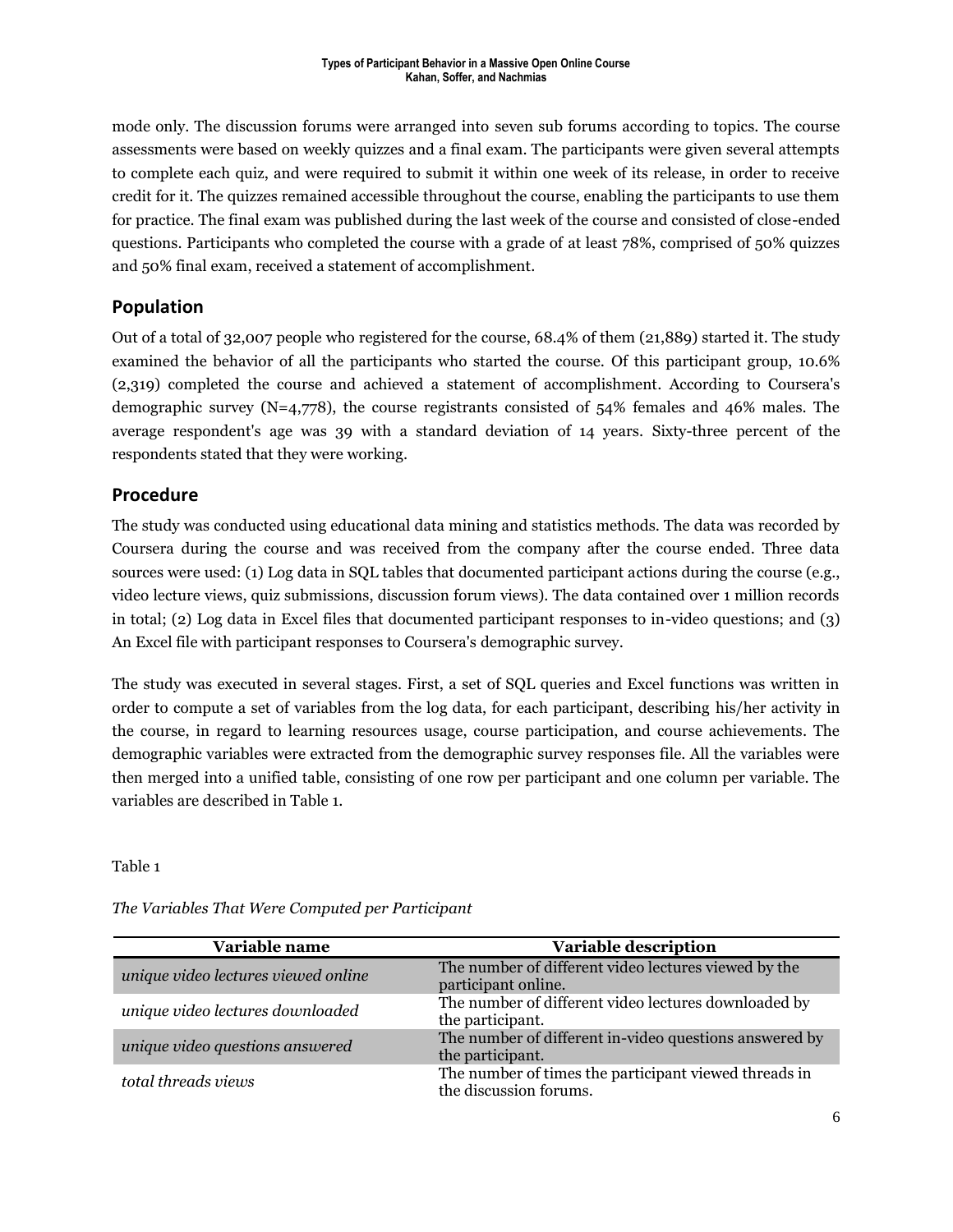| total threads opened      | The number of threads opened by the participant in the<br>discussion forums.                                                                                                                                                                                                                                                |
|---------------------------|-----------------------------------------------------------------------------------------------------------------------------------------------------------------------------------------------------------------------------------------------------------------------------------------------------------------------------|
| total posts written       | The number of posts written by the participant in the<br>discussion forums.                                                                                                                                                                                                                                                 |
| total comments written    | The number of comments written by the participant in<br>the discussion forums.                                                                                                                                                                                                                                              |
| unique quizzes submitted  | The number of different quizzes submitted by the<br>participant.                                                                                                                                                                                                                                                            |
| exam submitted            | Whether or not the participant submitted the exam.                                                                                                                                                                                                                                                                          |
| <i>last course access</i> | The last day in which the participant entered the course<br>website (represented as the number of days from the<br>beginning of the course).                                                                                                                                                                                |
| average quiz grade        | The average grade of all quizzes submitted by the<br>participant (referring to the highest grade achieved by<br>the participant for each quiz).                                                                                                                                                                             |
| exam grade                | The participant's grade on the exam.                                                                                                                                                                                                                                                                                        |
| achieved certificate      | Whether or not the participant achieved a certificate in<br>the course.                                                                                                                                                                                                                                                     |
| gender                    |                                                                                                                                                                                                                                                                                                                             |
| age                       |                                                                                                                                                                                                                                                                                                                             |
| employment status         | Whether or not the participant is working ("Not<br>working" employment status refers to registrants who<br>selected one of the following: homemaker, taking care of<br>a family member, on maternity/paternity leave; retired;<br>unable to work; unemployed and looking for work;<br>unemployed and not looking for work). |

Next, in order to identify types of participant behavior in the course, a cluster analysis was applied. Cluster analysis is an exploratory data mining approach, which enables the discovery of structure in data without an a priori idea of what should be found. The analysis enables to find data points that naturally group together, splitting the data set into a set of clusters (Baker & Siemens, 2014). Hence, in this study a cluster analysis was used to identify groups of participants, such that all the participants in the same group exhibit similar behavior in the learning resources, than the participants in the other groups. The cluster analysis included nine variables that describe the basic participant activity in the main learning resources: video lectures - *unique video lectures viewed online, unique video lectures downloaded, unique video questions answered,* discussion forums - *total threads views, total threads opened, total posts written, total comments written,* assessments - *unique quizzes submitted, and exam submitted*. Specifically, the Two-Step clustering procedure was used. The first step of this procedure is the formation of preclusters. In the second step, a hierarchical clustering algorithm is used on the preclusters (Norusis, 2012). The Two-Step clustering method was selected because it is the suitable method for handling large data files with a mixture of continuous and categorical variables (Norusis, 2012), as was the case in this study (*exam submitted* being a categorical variable). The analysis was executed using the log-likelihood distance measure, which is the only criterion that can be used when the data contains a mixture of continuous and categorical variables (Norusis, 2012). The silhouette coefficient score, a measure of the cohesion within a cluster and separation between the clusters, was used to quantify the "goodness" of the clustering. The coefficient ranges from -1 to +1, such that a score is considered "good" if it is over 0.5,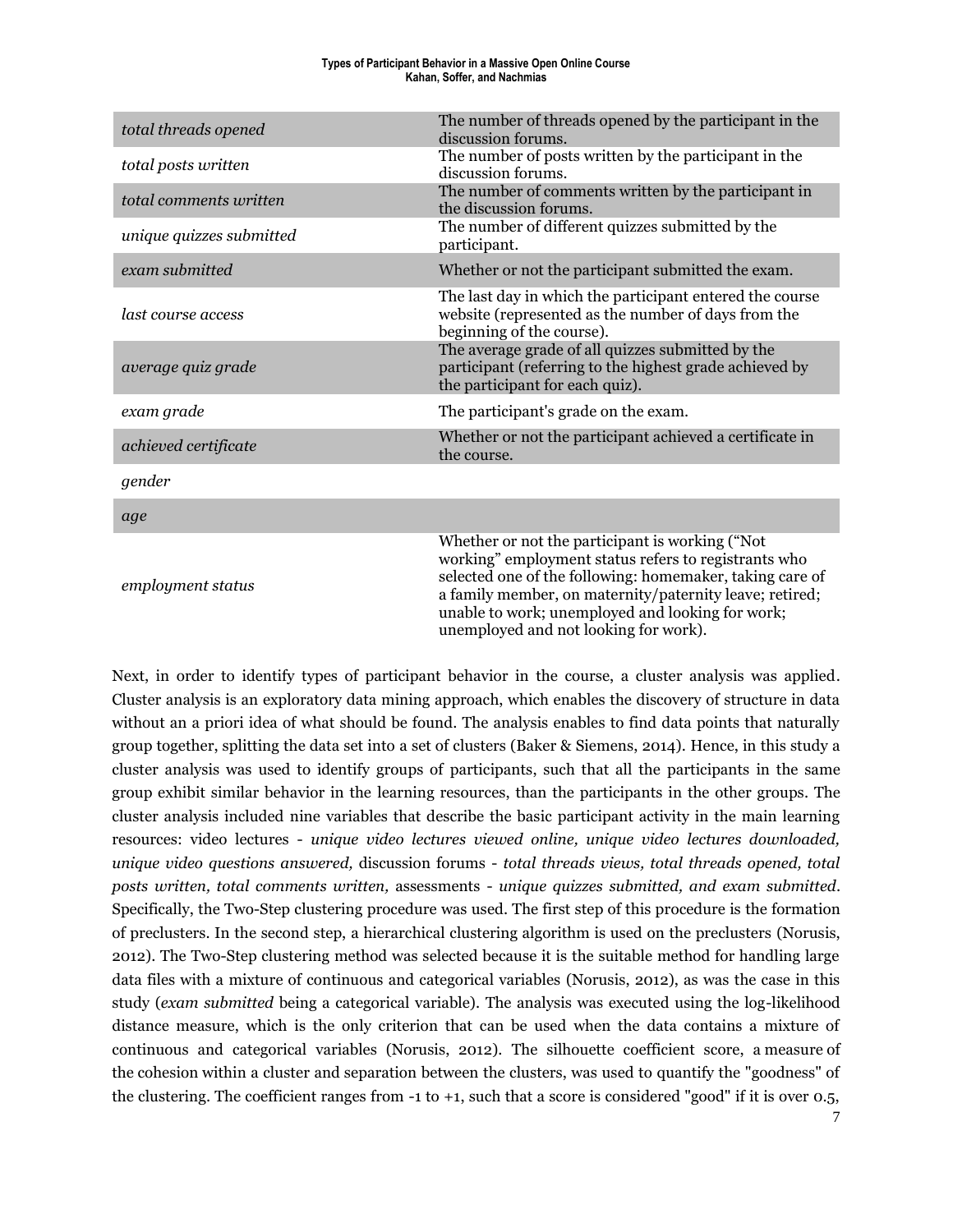"fair" if it is between 0.2 and 0.5, and "poor" if it is smaller than 0.2 (Kaufman & Rousseeuw, 2009; Norusis, 2012).

Descriptive statistics were then computed per cluster in regard to demographics (*gender, age, employment status*), course participation (*last course access*), and course achievement variables (*average quiz grade, exam grade, achieved certificate*). In both questions, ANOVA tests were used to test for differences between the clusters in regard to the interval variables and a chi-squared test was used in order to test for dependence between the clusters and the categorical variables. Since the clustering variables were non-normally distributed, the ANOVA analyses were conducted using a bootstrapping procedure with 1000 samples drawn from the data set and 95% confidence intervals (Mooney & Duval, 1993). The effect size was measured via Partial Eta-Squared for the ANOVA tests and Phi and Cramer's V for the chi-squared test.

### **Results**

#### **Types of Participant Behavior in the Course**

The cluster analysis was applied in order to identify types of participant behavior in the course. After running the analysis several times and exploring different number of clusters to be formed, a model with seven clusters was selected. This model achieved a good silhouette coefficient score of 0.6. Moreover, the resulting model seemed to be the most informative and exhaustive model from an educational perspective – distinguishing between participants behaviors in the course in high level. The ANOVA tests showed statistically significant differences between the clusters in regard to the interval variables (*p*s < 0.001), and the chi-squared test showed statistically significant dependence between the clusters and the categorical variable (*p* < 0.001). Table 2 presents descriptive statistics of the variables that were used for the clustering, for each cluster, and the results of the ANOVA and the chi-squared tests.

Table 2

*The Clusters Obtained From the Cluster Analysis*

|                                                                        | <b>Population</b>   | <b>Cluster</b>       | <b>Cluster</b><br>$\mathbf{2}$ | <b>Cluster</b><br>3 | <b>Cluster</b><br>4 | <b>Cluster</b><br>5 | <b>Cluster</b><br>6 | <b>Cluster</b><br>7 |                          |
|------------------------------------------------------------------------|---------------------|----------------------|--------------------------------|---------------------|---------------------|---------------------|---------------------|---------------------|--------------------------|
| number of<br>participants<br>(percentage in<br><i>the population</i> ) | 21,889<br>$(100\%)$ | 14,186<br>$(64.8\%)$ | 1,857<br>(8.5%)                | 2,507<br>(11.5%)    | 778<br>$(3.6\%)$    | 1,627<br>$(7.4\%)$  | 799<br>(3.7%)       | 135<br>$(0.6\%)$    |                          |
| Average<br>(standard deviation)                                        |                     |                      |                                |                     |                     |                     |                     |                     |                          |
| unique video<br><i>lectures</i><br>downloaded                          | 6.89<br>(15.73)     | 0.95<br>(3.32)       | 46.07<br>(7.44)                | 2.87<br>(9.30)      | 31.39<br>(22.17)    | 1.87<br>(5.57)      | 18.92<br>(23.00)    | 15.64<br>(21.59)    | $10,530.65***$<br>(0.74) |
| unique video<br>lectures<br><i>viewed online</i>                       | 12.99<br>(17.15)    | 4.47<br>(5.55)       | 4.17<br>(8.09)                 | 34.63<br>(12.22)    | 13.07<br>(15.53)    | 48.22<br>(4.46)     | 40.13<br>(15.50)    | 41.59<br>(14.59)    | $13,452.62**$<br>(0.78)  |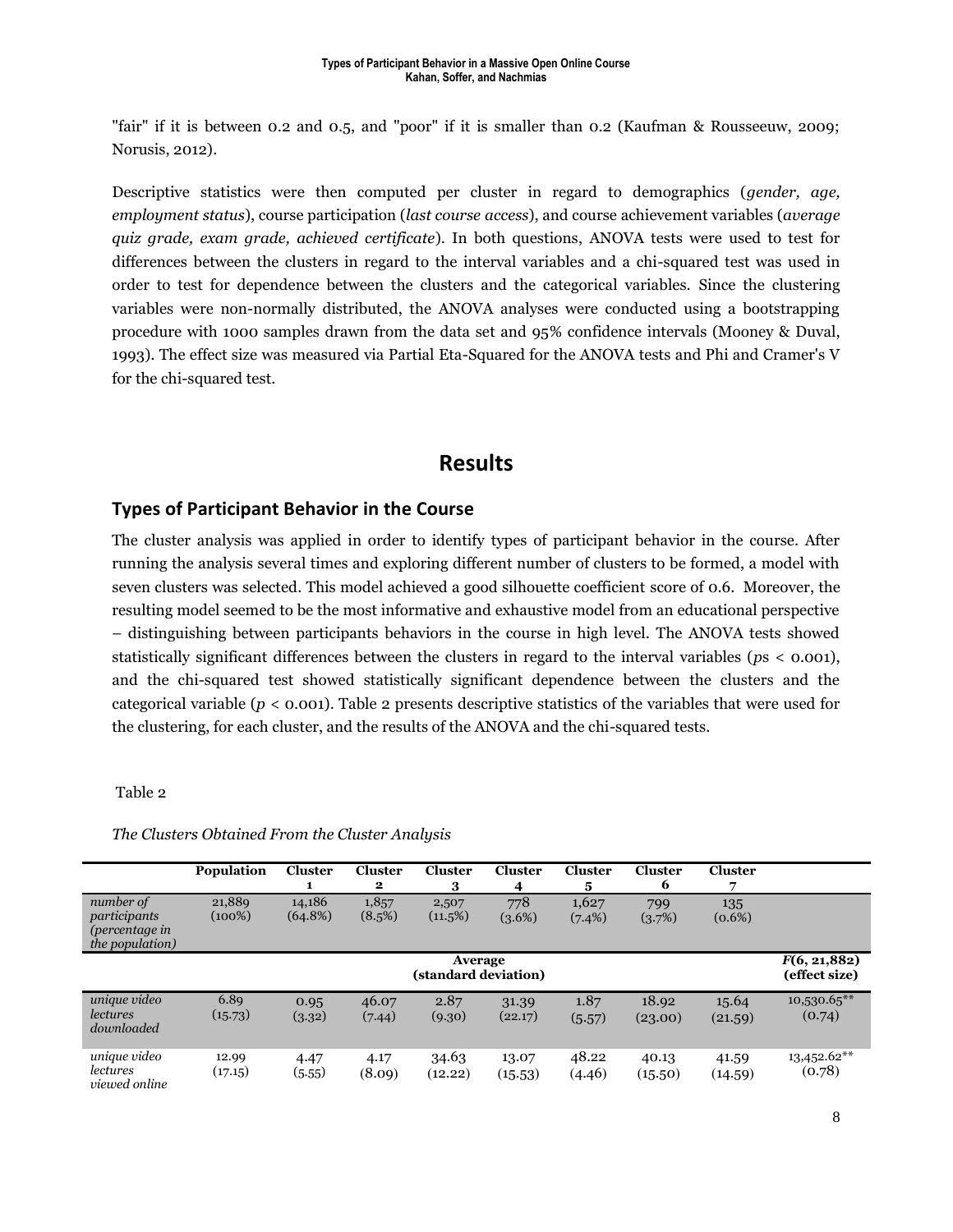#### **Types of Participant Behavior in a Massive Open Online Course Kahan, Soffer, and Nachmias**

| unique video<br>questions<br>answered | 8.53<br>(12.27) | 2.57<br>(3.62) | 1.81<br>(4.49) | 25.23<br>(8.64) | 4.80<br>(7.35) | 32.98<br>(6.41) | 28.10<br>(12.40) | 28.78<br>(12.47) | 14,450.73**<br>(0.79)  |
|---------------------------------------|-----------------|----------------|----------------|-----------------|----------------|-----------------|------------------|------------------|------------------------|
| total threads                         | 5.80            | 0.97           | 1.37           | 4.93            | 8.83           | 12.93           | 45.95            | 249.68           | $3,720.03**$           |
| views                                 | (29.74)         | (2.95)         | (5.15)         | (8.47)          | (14.06)        | (14.49)         | (44.45)          | (231.14)         | (0.50)                 |
| total threads                         | 0.04            | 0.00           | 0.00           | 0.00            | 0.00           | 0.00            | 0.66             | 2.31             | $3,081.73***$          |
| opened                                | (0.32)          | (0.06)         | (0.05)         | (0.28)          | (0.00)         | (0.00)          | (0.71)           | (2.35)           | (0.45)                 |
| total<br>posts<br>written             | 0.31<br>(1.81)  | 0.05<br>(0.27) | 0.04<br>(0.24) | 0.20<br>(0.57)  | 0.19<br>(0.52) | 0.45<br>(0.88)  | 3.05<br>(2.63)   | 15.50<br>(13.66) | $4,104.59**$<br>(0.53) |
| total<br>comments<br>written          | 0.25<br>(3.46)  | 0.05<br>(0.28) | 0.03<br>(0.23) | 0.19<br>(0.61)  | 0.13<br>(0.49) | 0.34<br>(0.80)  | 1.49<br>(2.56)   | 18.01<br>(39.58) | 742.00**<br>(0.16)     |
| <i>unique quizzes</i>                 | 1.38            | 0.30           | 0.61           | 2.44            | 5.41           | 5.90            | 5.28             | 5.62             | 11,156.98**            |
| submitted                             | (2.21)          | (0.67)         | (1.34)         | (2.13)          | (1.65)         | (0.64)          | (1.62)           | (1.22)           | (0.75)                 |
| Mode                                  |                 |                |                |                 |                |                 |                  |                  | $X^2(6)$               |
| (frequency)                           |                 |                |                |                 |                |                 |                  |                  | (effect size)          |
| exam                                  | No              | No             | N <sub>0</sub> | No              | Yes            | Yes             | Yes              | Yes              | 20,634.48**            |
| submitted                             | (86%)           | $(100\%)$      | (100%)         | (100%)          | (100%)         | (100%)          | (78%)            | (85.2%)          | (0.97)                 |

Seven types of participant behavior emerged from the analysis. The first type appeared in cluster 1 that consists of 64.8% of the course participants (14,186 participants). This cluster is characterized by very low average values in all variables, which indicates very low activity in all the main learning resources of the course. The participants in this cluster were thus named the *Tasters*.

The second type appeared in cluster 2 that consists of 8.5% of the course participants (1,857 participants). Similarly to the first cluster, it is characterized by very low average values in all variables, except for the variable *unique video lectures downloaded*. The participants in this cluster were mostly inactive in the course, but they downloaded a very large portion of the video lectures (around 92% of the videos on average). Thus, they were named the *Downloaders*.

The third type appeared in cluster 3 that consists of 11.5% of the course participants (2,507 participants). These participants watched approximately 70% of the video lectures online, answering around 65% of the in-video questions, and submitted around 40% of the quizzes - on average. They entered the discussion forums a few times on average (4.93), mostly for observation, and none of them submitted the final exam. They were thus named the *Disengagers*.

The fourth type appeared in cluster 4 that consists of 3.6% of the course participants (778 participants). These participants demonstrated high levels of engagement in the course. They tended to download the video lectures (60% of the videos on average) rather than to watch them online (25% of the videos on average), they submitted almost all the assessments (5.41 on average), and entered the discussion forums several times on average (8.83), mostly for observation. All of them submitted the final exam. They were named the *Offline Engagers*.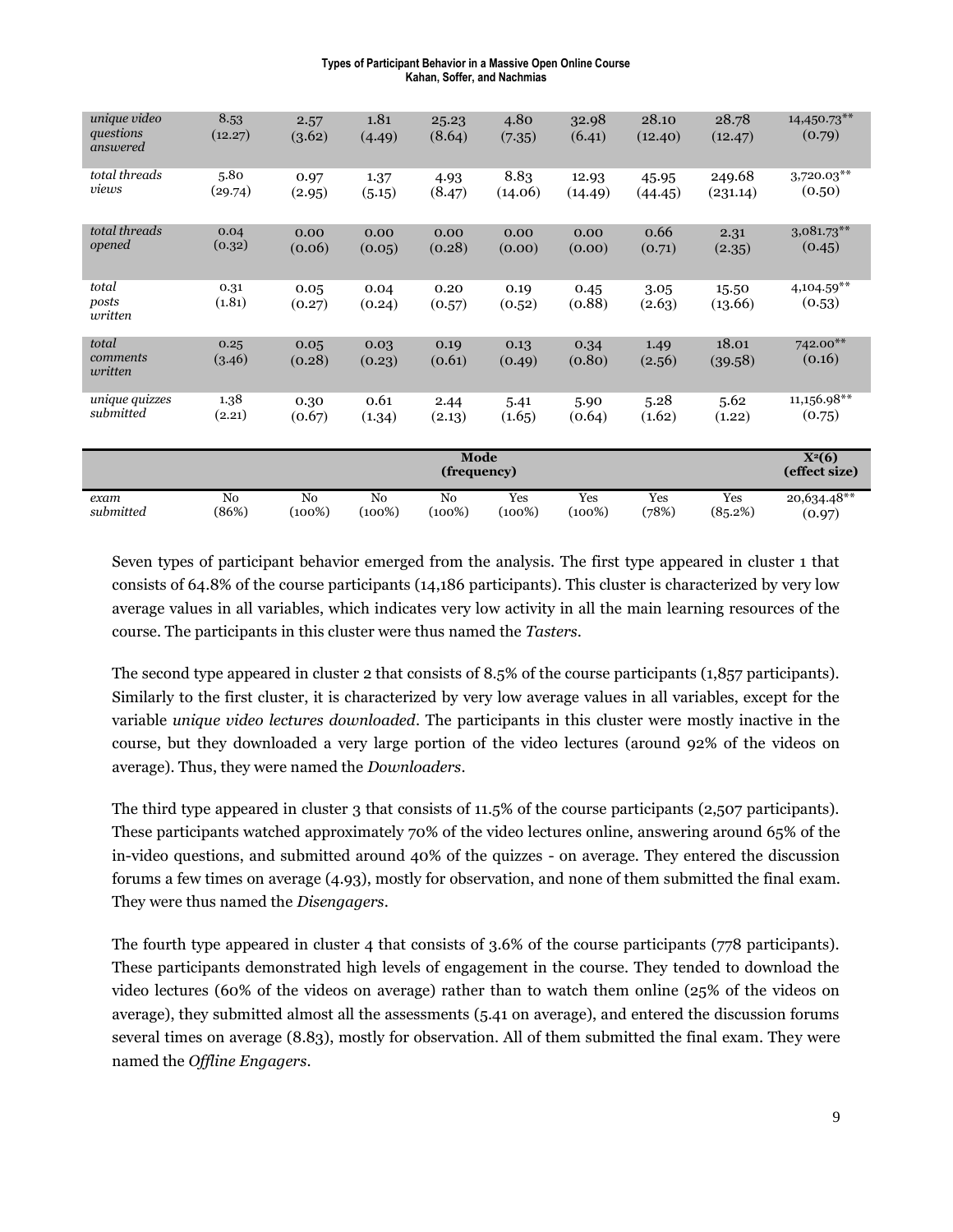The fifth type appeared in cluster 5 that consists of 7.4% of the course participants (1,627 participants). Similarly to the *Offline Engagers*, they demonstrated high levels of engagement in the course, but as opposed to them, they tended to watch most of the video lectures online (96% of the videos on average) and to answer most of the in-video questions  $(85%)$  - on average. They submitted almost all the assessments (5.90 on average), and entered the discussion forums threads a few more times on average (12.93), mostly for observation. All of them submitted the final exam. They were thus named the *Online Engagers*.

The sixth type appeared in cluster 6 that consists of 3.7% of the course participants (799 participants). Similarly to the *Offline* and the *Online Engagers*, these participants demonstrated high levels of engagement in the course. They watched around 80% of the video lectures online and answered around 72% of the in-video questions – on average. In addition, they submitted almost all the quizzes (5.28 on average). However, most prominent in this cluster is the participants' activity in the discussion forums, which is higher than the previous clusters, yet still moderate: they viewed the discussions 45.95 times, posted 3.05 messages and wrote 1.49 comments - on average. Most of them (78%) submitted the final exam. They were thus named the *Moderately Social Engagers*.

Finally, the seventh type appeared in cluster 7 that consists of 0.6% of the course participants (135) participants). Similarly to the previous cluster these participants demonstrated high levels of engagement in the course; they watched around 83% of the videos online, answered around 74% of the in-video questions, and submitted almost all the quizzes (5.62) - on average. Notably, these participants demonstrated the highest levels of activity in the discussion forums: they viewed the discussions 249.68 times, posted 15.50 messages and wrote 18.01 comments - on average. Most of them (85.2%) submitted the final exam. They were named the *Social Engagers*.

### **Characterization of the Participants in Each Cluster**

The participants in each cluster were characterized in regard to demographics, course participation, and course achievement. The ANOVA tests showed statistically significant differences between the clusters in regard to the interval variables (*p*s < 0.001), and the chi-squared tests showed statistically significant dependence between the clusters and the categorical variables (*p*s < 0.001). Table 3 presents the characterization of the participants in each cluster. The table displays descriptive statistics of the variables that were used for characterizing the clusters, and the results of the ANOVA and the chi-squared tests. As can be seen, the participants in most of the clusters consisted of a majority of females, ranging between 52.3% and 76.1%, except for the *Offline Engagers* and the *Downloaders*, who consisted of a majority of males (56.9% and 65.8%, correspondingly). The *Offline Engagers, the Tasters and* the *Downloaders* were the youngest participants, ranging between 37.27 and 38.31 years old on average (with no significant difference between these clusters), whereas the *Moderately Social Engagers,* the *Disengagers,* and the *Social Engagers* were the oldest participants*,* ranging between 47.5 and 54.66 years old - on average (with no significant difference between these clusters). The differences between the youngest clusters and the oldest clusters were statistically significant (*p*s < 0.001). All clusters consisted of a majority of working people, ranging between 50% and 71.3%. The *Tasters* were the first to leave the course, they last accessed it 20.48 days after it began on average, whereas the four *Engagers* clusters (clusters 4 to 7) were the last who accessed the course, between 8 and 15.93 days after the course ended - on average. Only the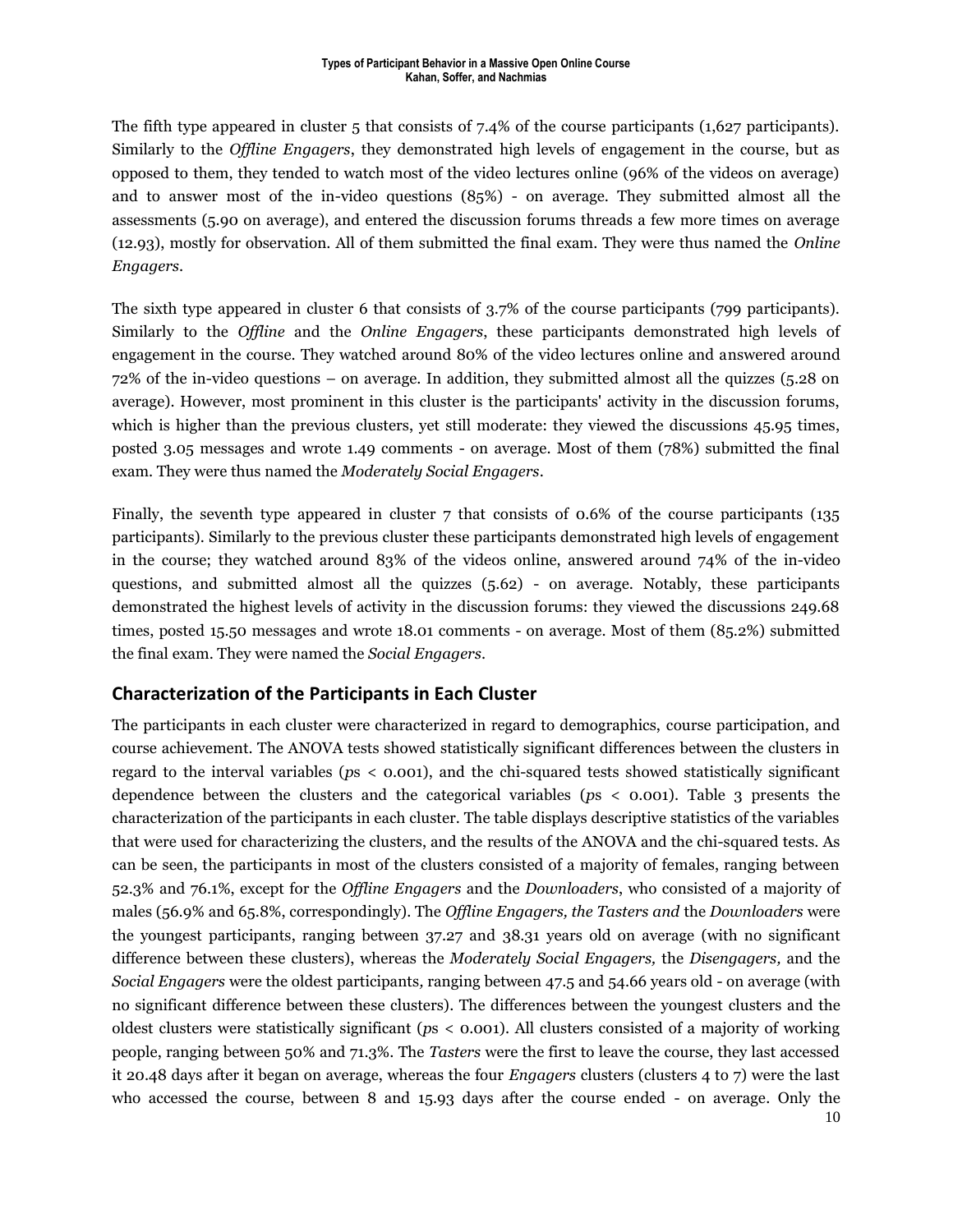participants in the *Engagers* types achieved a certificate, ranging between 62% and 78.5% of the participants per cluster. Among them, the *Social Engagers* achieved the highest grades on average in the quizzes (95.52%) and in the exam (86.33%), whereas the *Online Engagers* achieved the lowest average grade in the quizzes (92.6%), and the *Offline Engagers* achieved the lowest grade on the exam (75.3%).

#### Table 3

*Additional Characterization of the Participants in Each Cluster*

|                                                                | Population          | <b>Cluster</b>              | <b>Cluster</b>        | <b>Cluster</b>              | <b>Cluster</b>                    | <b>Cluster</b>                   | <b>Cluster</b>                                        | <b>Cluster</b>                   |                                                           |  |
|----------------------------------------------------------------|---------------------|-----------------------------|-----------------------|-----------------------------|-----------------------------------|----------------------------------|-------------------------------------------------------|----------------------------------|-----------------------------------------------------------|--|
|                                                                |                     | $\mathbf{1}$                | $\mathbf 2$           | 3                           | 4                                 | 5                                | 6                                                     | 7                                |                                                           |  |
| name                                                           |                     | <b>Tasters</b>              | Down-<br>loaders      | Dis-<br>engagers            | <b>Offline</b><br><b>Engagers</b> | <b>Online</b><br><b>Engagers</b> | <b>Moderatelu</b><br><b>Social</b><br><b>Engagers</b> | <b>Social</b><br><b>Engagers</b> |                                                           |  |
| number of<br>participants<br>(percentage in<br>the population) | 21,889<br>$(100\%)$ | 14,186<br>$(64.8\%)$        | 1,857<br>$(8.5\%)$    | 2,507<br>(11.5%)            | 778<br>(3.6%)                     | 1,627<br>$(7.4\%)$               | 799<br>(3.7%)                                         | 135<br>$(0.6\%)$                 |                                                           |  |
| <b>Average</b><br>(standard deviation)                         |                     |                             |                       |                             |                                   |                                  |                                                       |                                  |                                                           |  |
| last course<br>access (days<br>from course<br>beginning)       | 33.37<br>(26.95)    | 20.48<br>(21.68)            | 56.25<br>(17.24)      | 46.18<br>(18.91)            | 65.45<br>(10.82)                  | 66.46<br>(9.63)                  | 63.76<br>(17.36)                                      | 71.93<br>(15.42)                 | (effect size)<br>$F(6, 21, 882) =$<br>3067.17**<br>(0.45) |  |
| average<br>quiz<br>grade                                       | 87.06%<br>(12.76%)  | 81.94%<br>(13.92%)          | 85.34%<br>$(12.44\%)$ | 85.15%<br>(12.11%)          | 93.31%<br>$(9.69\%)$              | 92.86%<br>(8.59%)                | 92.98%<br>(9.06%)                                     | 95.52%<br>$(8.34\%)$             | $F(6, 8, 485) =$<br>249.01**<br>(0.15)                    |  |
| exam<br>grade                                                  | 80.00%<br>(12.42%)  |                             |                       |                             | 75.30%<br>(14.78%)                | 80.79%<br>(10.76%)               | 83.00%<br>(11.86%)                                    | 86.33%<br>(9.53%)                | $F(3,3,139) =$<br>$65.13***$<br>(0.05)                    |  |
| age                                                            | 40.27<br>(16.35)    | 37.37<br>(15.55)            | 38.31<br>(14.13)      | 47.64<br>(17.42)            | 37.27<br>(17.51)                  | 42.93<br>(15.83)                 | 47.50<br>(15.04)                                      | 54.66<br>(12.04)                 | $F(6,3,547) =$<br>$45.04***$<br>(0.07)                    |  |
| Mode<br>(frequency)                                            |                     |                             |                       |                             |                                   |                                  |                                                       |                                  |                                                           |  |
| gender                                                         | Female<br>(53.7%)   | Female<br>$(56.0\%)$        | Male<br>(65.8%)       | Female<br>(61.2%)           | Male<br>$(56.9\%)$                | Female<br>(52.3%)                | Female<br>(57.8%)                                     | Female<br>$(76.1\%)$             | (effect size)<br>$X^2(6) =$<br>88.97**<br>(0.15)          |  |
| employment<br>status                                           | Working<br>(62.6%)  | Working<br>$(63.6\%)$       | Working<br>(71.3%)    | Working<br>$(58.0\%)$       | Working<br>(63.8%)                | Working<br>(61.6%)               | Working<br>$(54.8\%)$                                 | Working<br>$(50.0\%)$            | $X^2(12) =$<br>$47.15***$<br>(0.11)                       |  |
| achieved<br>certificate                                        | No<br>$(89.4\%)$    | N <sub>0</sub><br>$(100\%)$ | No<br>$(100\%)$       | N <sub>o</sub><br>$(100\%)$ | Yes<br>$(62.0\%)$                 | Yes<br>$(75.0\%)$                | Yes<br>$(63.8\%)$                                     | Yes<br>(78.5%)                   | $X^2(6) =$<br>$14,548.29**$<br>(0.81)                     |  |

# **Discussion and Conclusion**

MOOCs provide a flexible learning environment, which enables the learner to choose the suitable learning pathway according to his own motivations and needs. This was clearly demonstrated in this study, which identified seven types of participant behavior in a MOOC. The *Tasters* and the *Downloaders* exhibited low levels of engagement in the course and constituted 73.3% of course participants. The *Disengagers* were moderately engaged in the course and constituted 11.5% of course participants. The *Online Engagers*, the *Offline Engagers*, the *Moderately Social Engagers,* and the *Social Engagers* exhibited high levels of engagement in the course and constituted 15.3% of course participants.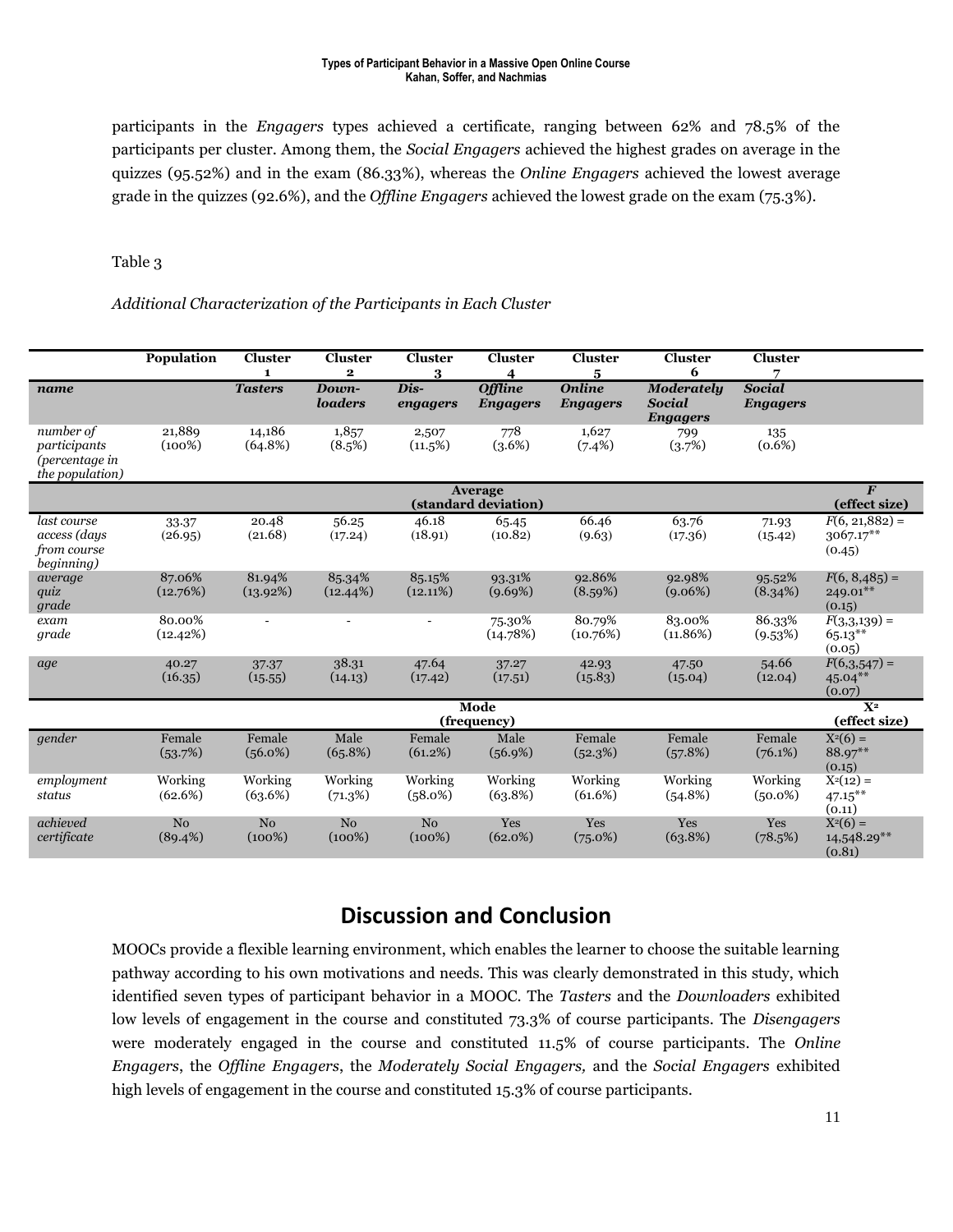#### **Types of Participant Behavior in a Massive Open Online Course Kahan, Soffer, and Nachmias**

The *Tasters* sampled a few learning resources and dropped out approximately three weeks after the course began, on average. This type of participation resembles types identified by Kizilcec et al. (2013) and Ferguson and Clow (2015), who referred to *sampling* participants, and Ho et al. (2014) who referred to *only viewed* participants. The existence of this group may, at least partially, be explained by the fact that registering to a MOOC is fast and easy, and entails no monetary costs, thus a major group of people may sign up for the course without the intention of finishing it (Fischer, 2014; Ho et al., 2014; Mustafaraj, 2014; Onah et al., 2014).

The *Downloaders* engaged in the course by downloading the vast majority of video lectures. They last entered the course close to its end, which may be due to the fact that they focused on downloading the videos that were uploaded on a weekly basis. Some possible reasons for downloading MOOC content by students may be: in order to finish the course on their own time (Belanger & Thornton, 2013; Khalil & Ebner, 2014), due to poor Internet access, culture, or preferences (Seaton et al., 2014). With the absence of data regarding their offline activity, it is unknown whether they watched the videos offline or perhaps stored them for future engagement with the content.

The *Tasters* and the *Downloaders* constituted the majority of course participants. They were among the youngest participants on average and among the groups with the highest percentage of working participants. It is hypothesized that younger participants may be busier in career, having less available time for engaging with the course, but this requires further investigation. These participants used the standard MOOC format, but perhaps could be better served by other formats, such as: shorter courses or a centralized location for downloading content. More qualitative data is required in order to better understand their needs.

The *Disengagers* watched some of the video lectures and submitted some quizzes. They disengaged from the course around 10 days before it ended, on average, without submitting the exam. This type of participation resembles Kizilcec et al.'s (2013) *Auditing* or *Disengaging* participants, and Ho et al.'s (2014) participants who *only viewed* or *only explored* the course. These participants may have disengaged from the course since they met their learning objectives, or for other reasons, such as losing interest or motivation, lack of time, course workload and so on (Kizilcec et al., 2013; Onah et al. 2014; Padilla Rodriguez, Bird, & Conole, 2015). It is essential to identify the reasons for participants' disengagement from MOOC and to develop appropriate interventions for supporting participants who wish to stay engaged but fail to do so.

The four *Engagers* types demonstrated high levels of engagement in the course by using the video lectures and the assessments thoroughly. These types may resemble Kizilcec et al.'s (2013) and Ferguson and Clow's (2015) *completing* participants, as well as Ho et al.'s (2014) *only explored* or *certified* participants. However, the current classification further distinguishes between them by their videos and discussion forums usage, indicating that there were different ways for highly engaging with the course (e.g., watching the videos online versus offline, extent of participation in the forums). Most of the *Engagers* achieved a certificate. However, there were significant differences between them in course achievement. The *Social Engagers* achieved the highest average grades in the assessments, which is in line with previous studies that found that students who engage explicitly in the discussion forums are often higher performing than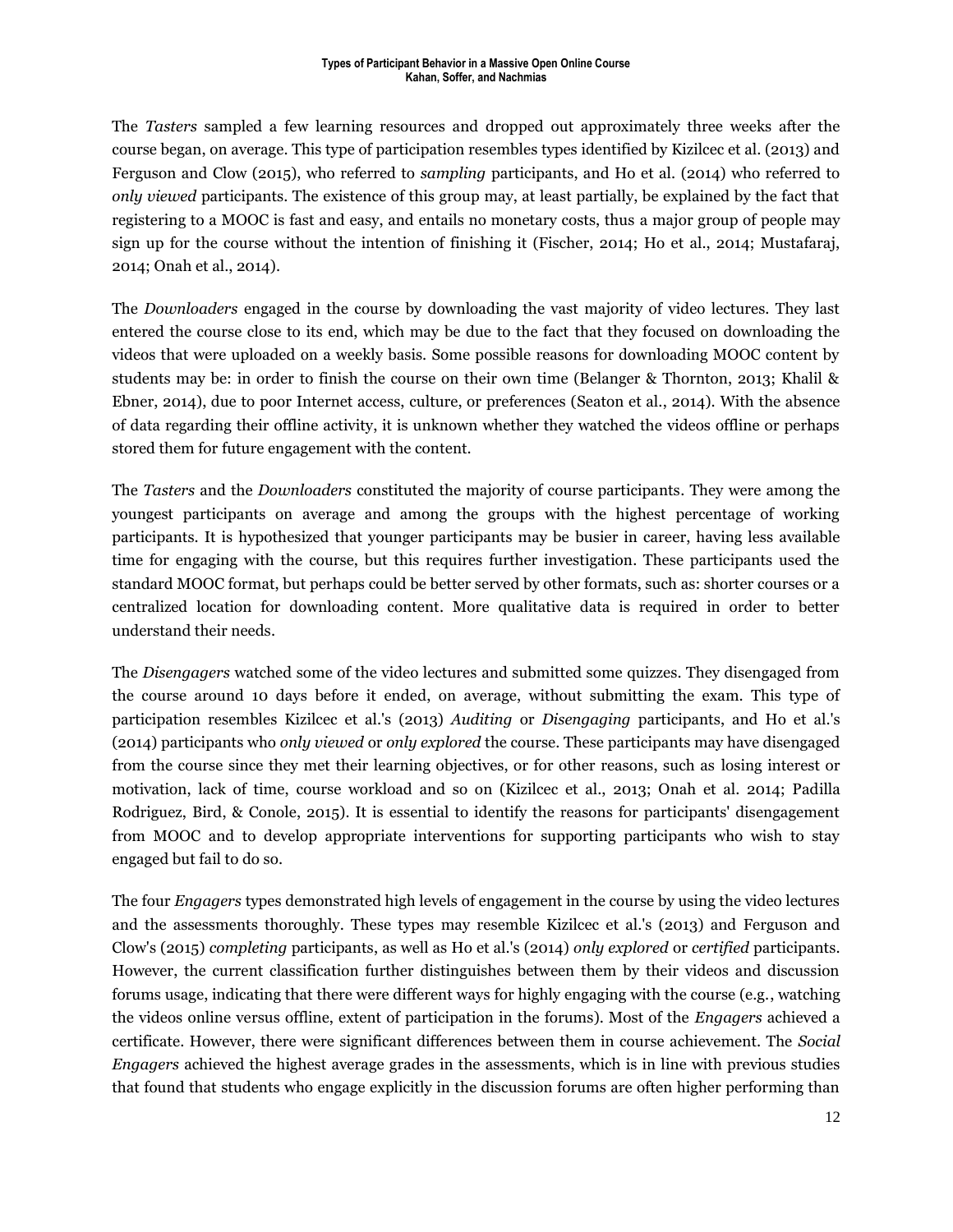students who do not (Gillani & Eynon, 2014; Phan, McNeil, & Robin, 2016). The *Social Engagers* was the cluster with the highest percentage of non-working people. It is hence hypothesized that they may have had more time for higher engagement with the course, but this requires further investigation.

It is noteworthy that a significant number of *Engagers*, 1,020 participants, accessed substantial amounts of the course content without achieving a certificate. With reference to the criticism regarding relatively low completion rates in MOOCs, as noted by Kizilcec et al. (2013), under a monolithic view of course completion these participants would have been considered to be just *non-completing*. However, the closer analysis of their behavior reveals that they were highly engaged in the course.

Overall, the analysis of the participants' behaviors across the clusters revealed several types of video usage: watching the videos online, downloading them, and a combination of the two. The different types of video usage may have significant implications on the learning process, as they facilitate different pedagogies. Watching the videos offline enables greater flexibility in learning time and place, whereas watching online provides access to online scaffoldings, such as the in-video questions. In order to support participants who download the videos MOOCs designers should consider the addition of alternative scaffoldings (e.g., download the video questions separately).

Furthermore, regarding the discussion forums, the results of this study indicated that the vast majority of participants mainly viewed the forums to varied degrees, whereas only a small group of participants was active in the discussions. The most active participants, the *Social Engagers*, were the oldest participants on average and most of them achieved a certificate. These findings are consistent with the literature (Breslow et al., 2013; Guo & Reinecke, 2014; Ho et al., 2014; Huang, Dasgupta, Ghosh, Manning, & Sanders, 2014; Kizilcec et al., 2013; Onah et al., 2014). According to the social-constructivism approach, the social context and relationships with others are crucial to a process of negotiating meaning and developing new skills (Anders, 2015). Hence, these findings raise questions regarding the extent to which the social learning potential of MOOCs is realized, as well as regarding the feasibility of holding effective discussions in a course that contains thousands of participants. There is a need to consider the development of social learning mechanisms, which are more adapted for massive courses.

Finally, most of the participants did not use the assessments thoroughly. The low usage level raises the need to examine alternative forms of assessments and practice, which will result in higher engagement. Freire, Martínez-Ortiz, Moreno-Ger, and Fernández-Manjón (2015), for example, suggested the integration of educational games to improve interaction and assessment in MOOCs.

To conclude, MOOCs are characterized by offering high flexibility in learning, which enables different ways of participating in the course according to one's motivations and needs. This study provided further evidence regarding the utilization of this flexibility, by identifying seven different types of participants' behaviors in the course. It should be noted that a significant number of participants were engaged in the course (e.g., by watching videos, submitting the assessments), and may have been contributed from it according to their needs, despite the fact that they did not achieve a certificate. These results further support the literature which claimed that MOOCs' impact should not be evaluated solely based on certification rates (Ho et al., 2014), but rather based on learning behaviors. Understanding the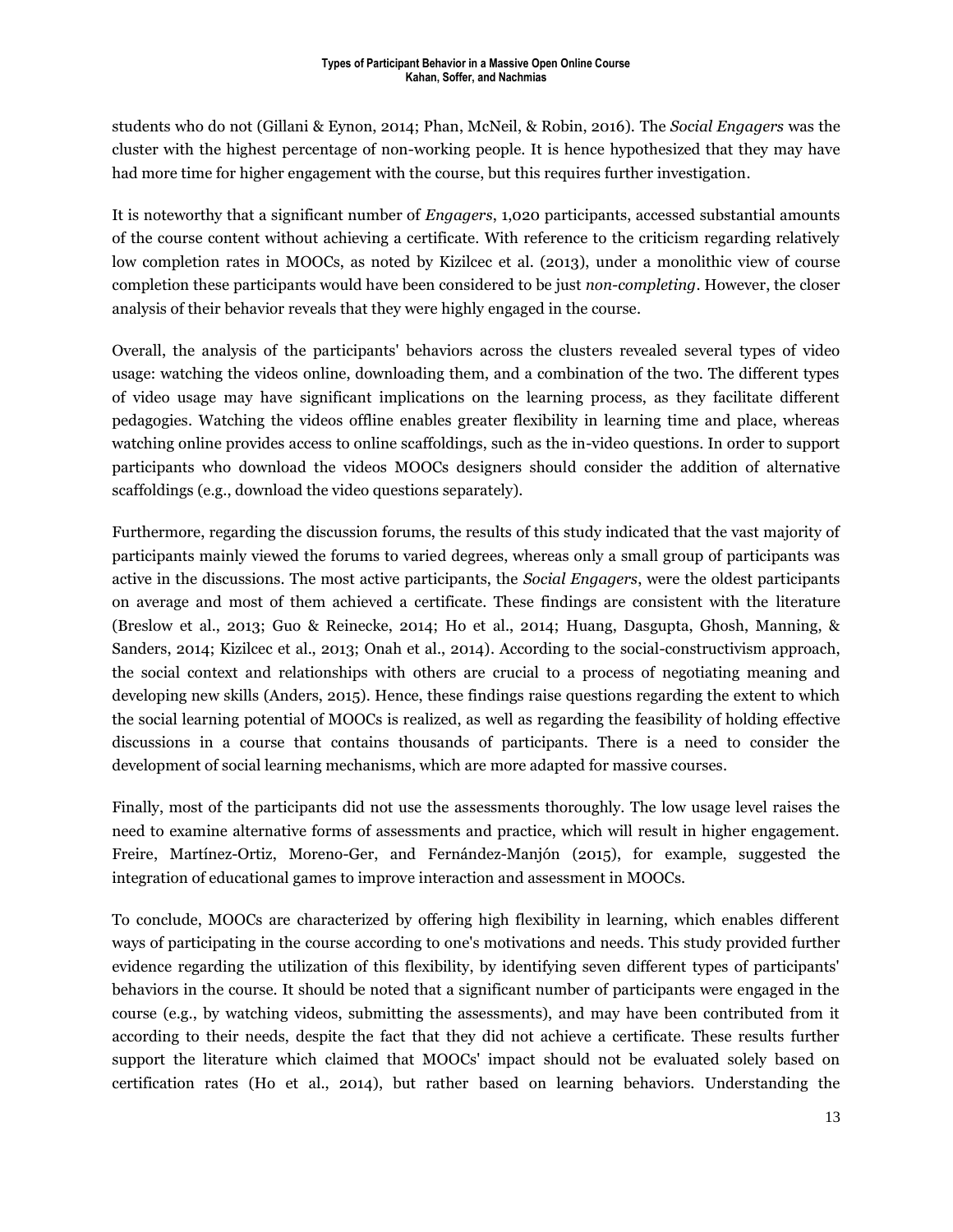participants' behaviors and characteristics will enable to better adapt the courses to different learners' needs, thus maximizing the MOOCs impact in delivering lifelong learning on a large-scale.

#### **Future Study and Limitations**

It should be noted that the study examined one MOOC. More research is required to examine if the types of participation identified in this study are found in other MOOCs from varied disciplines, course structures, target audiences, platforms, and times. In addition, future research can further deepen the analysis by adding variables that describe learning process evolution, such as: changes in videos views and downloads, changes in active and passive participation in the forums over the course and so on. Finally, the study was conducted using educational data mining, which is an objective research methodology that helps to ground research in real data (Siemens et al., 2011). However, it lacks direct contact with the research population. Future research should combine other research approaches such as surveys and interviews, in order to shed more light on participants' motivations, goals and needs.

# References

- Anders, A. (2015). Theories and applications of massive online open courses (MOOCs): The case for hybrid design. *The International Review of Research in Open and Distributed Learning, 16*(6). doi: http://dx.doi.org/10.19173/irrodl.v16i6.2185
- Baker, R., & Siemens, G. (2014). Educational data mining and learning analytics. In K. Sawyer (Ed.) *Cambridge handbook of the learning sciences* (2nd ed., pp. 253-274). New York, NY: Cambridge University Press.
- Belanger, Y., & Thornton, J. (2013). Bioelectricity: A quantitative approach, Duke University's first MOOC [Electronic document]. Retrieved from <http://dukespace.lib.duke.edu/dspace/handle/10161/6216>
- Breslow, L. B., Pritchard, D. E., DeBoer, J., Stump, G. S., Ho, A. D., & Seaton, D. T. (2013). Studying learning in the worldwide classroom: Research into edX's first MOOC. *Research & Practice in Assessment, 8,* 13-25.
- Brinton, C. G., Chiang, M., Jain, S., Lam, H., Liu, Z., & Wong, F.M.F. (2014). Learning about social learning in MOOCs: From statistical analysis to generative model. *IEEE Transactions on Learning Technologies, 7*(4), 346-359. doi[:10.1109/TLT.2014.2337900](http://dx.doi.org/10.1109/TLT.2014.2337900)
- Daniel, J. (2012). Making sense of MOOCs: Musings in a maze of myth, paradox and possibility. *Journal of Interactive Media in* Education, *3*. doi[: http://doi.org/10.5334/2012-18](http://doi.org/10.5334/2012-18)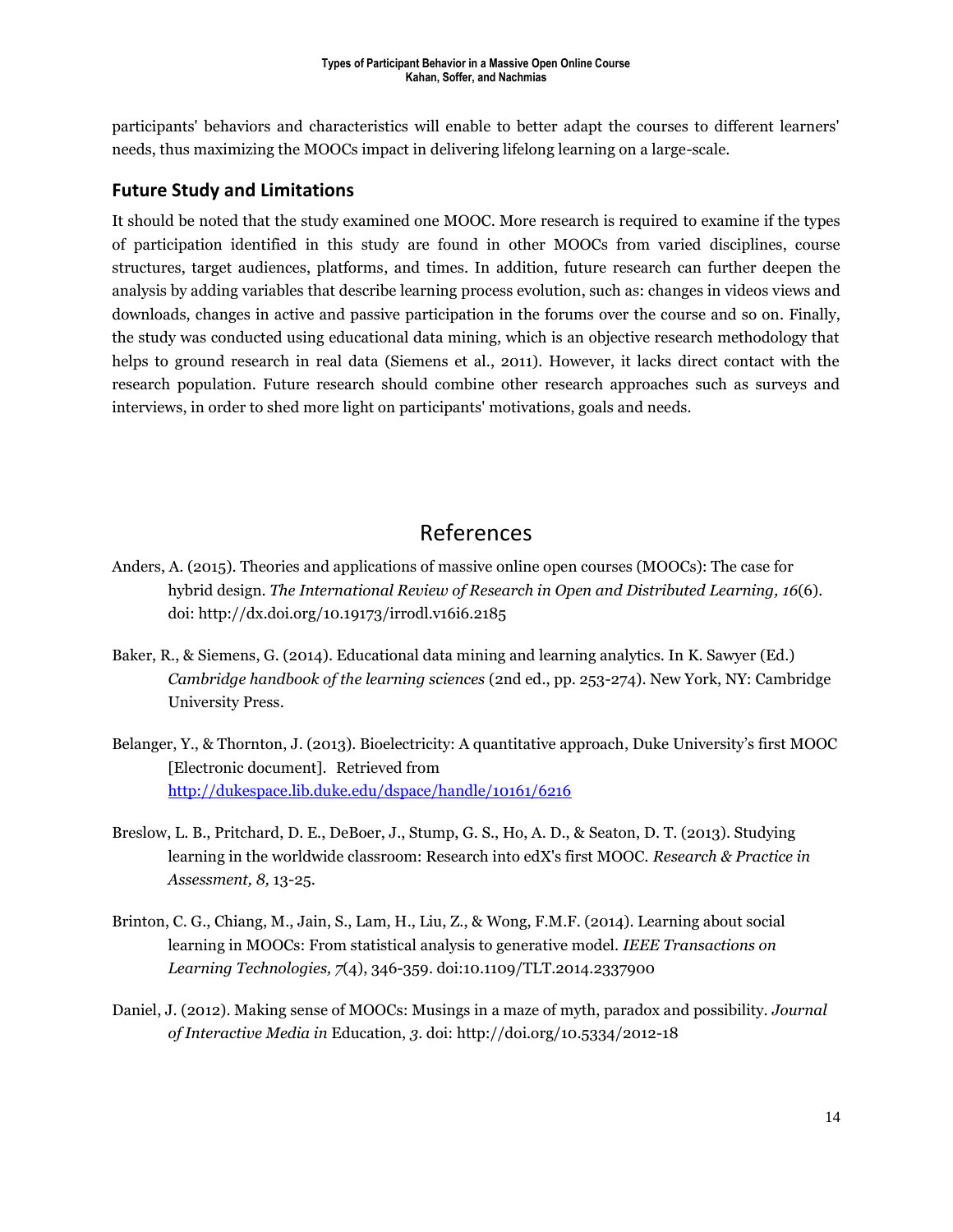- Diwanji, P., Simon, B. P., Marki, M., Korkut, S., & Dornberger, R. (2014). Success factors of online learning videos. In *International Conference on Interactive Mobile Communication Technologies and Learning* (pp. 125-132). IEEE. doi: 10.1109/IMCTL.2014.7011119
- Ferguson, R., & Clow, D. (2015). Examining engagement: Analysing learner subpopulations in massive open online courses (MOOCs). In *Proceedings of the Fifth International Conference on Learning Analytics and Knowledge* (pp. 51-58). ACM. doi: 10.1145/2723576.2723606
- Fischer, G. (2014). Beyond hype and underestimation: Identifying research challenges for the future of MOOCs. *Distance Education, 35*(2), 149-158. doi: http://dx.doi.org/10.1080/01587919.2014.920752
- Freire, M., Martínez-Ortiz, I., Moreno-Ger, P., & Fernández-Manjón, B. (2015). Requirements for educational games in MOOCs. In *IEEE Global Engineering Education Conference (EDUCON)* (pp. 993-997). IEEE. doi: 10.1109/EDUCON.2015.7096094
- Gillani, N., & Eynon, R. (2014). Communication patterns in massively open online courses. *The Internet and Higher Education, 23*, 18-26. doi: 10.1016/j.iheduc.2014.05.004
- Glance, D. G., Forsey, M., & Riley, M. (2013). The pedagogical foundations of massive open online courses. *First Monday, 18*(5). doi: <http://dx.doi.org/10.5210/fm.v18i5.4350>
- Guo, P.J., Kim, J., & Rubin, R. (2014). How video production affects student engagement: An empirical study of MOOC videos. In *Proceedings of the First ACM Conference on Learning @ Scale* (pp. 41- 50). ACM. doi: 10.1145/2556325.2566239
- Guo, P. J., & Reinecke, K. (2014). Demographic differences in how students navigate through MOOCs. In *Proceedings of the First ACM Conference on Learning @ Scale* (pp. 21-30). ACM. doi: http://dx.doi.org/10.1145/2556325.2566247
- Halawa, S., Greene, D., & Mitchell, J. (2014). Dropout prediction in MOOCs using learner activity features. In *Proceedings of the European MOOC Stakeholder Summit* (pp. 58-65). Retrieved from<https://www.emoocs2014.eu/sites/default/files/Proceedings-Moocs-Summit-2014.pdf>
- Ho, A. D., Reich, J., Nesterko, S., Seaton, D. T., Mullaney, T., Waldo, J., & Chuang, I. (2014, January 21). *HarvardX and MITx: The first year of open online courses in HarvardX and MITx*. HarvardX Working Paper No. 1. doi: http://dx.doi.org/10.2139/ssrn.2381263
- Huang, J., Dasgupta, A., Ghosh, A., Manning, J., & Sanders, M. (2014). Superposter behavior in mooc forums. In *Proceedings of the First ACM Conference on Learning @ Scale* (pp. 117-126). ACM. doi: 10.1145/2556325.2566249
- Kaufman, L., & Rousseeuw, P. J. (2009). *Finding groups in data: An introduction to cluster analysis* (Vol. 344). Hoboken, NJ: John Wiley & Sons.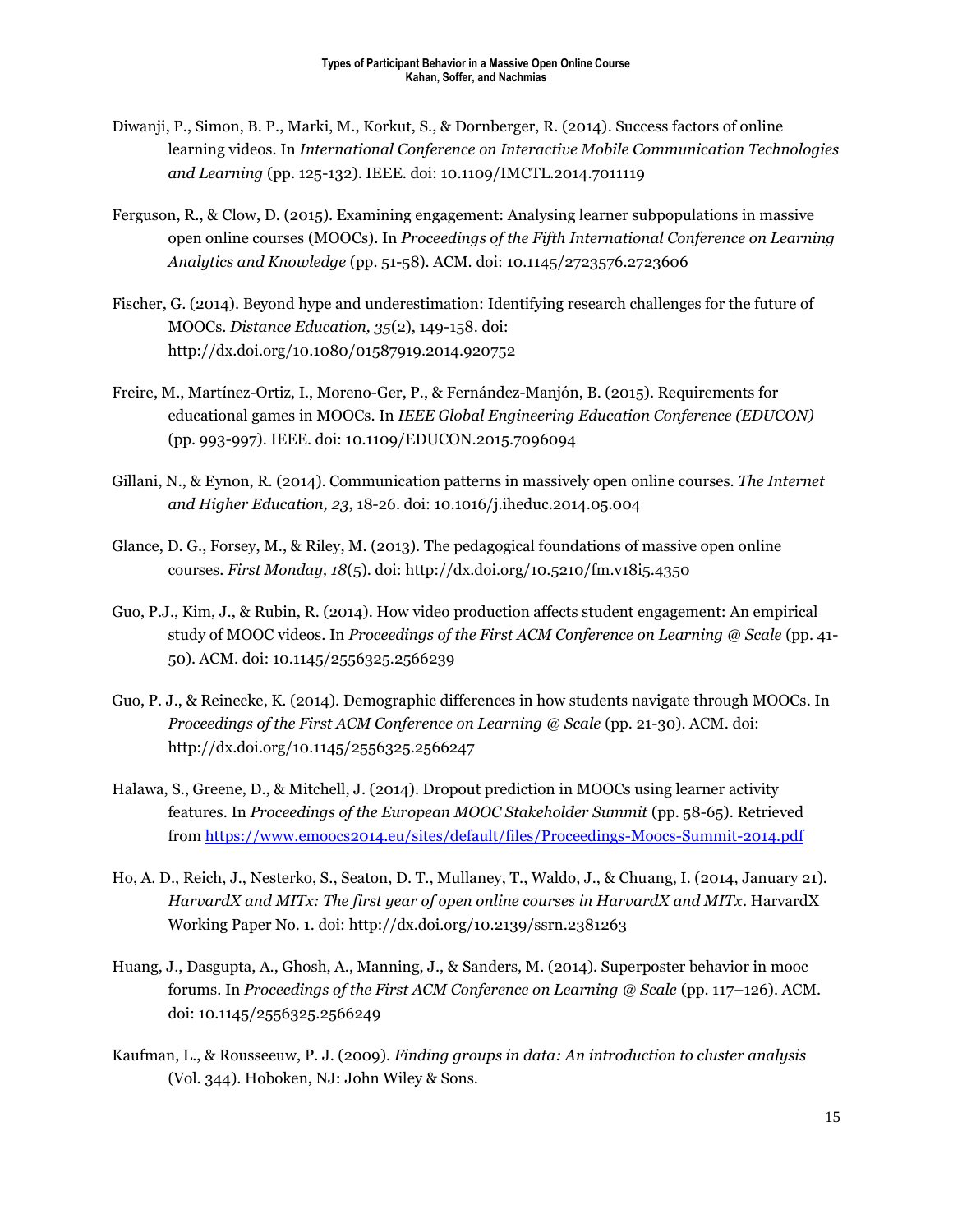- Khalil, H., & Ebner, M. (2014). MOOCs completion rates and possible methods to improve retention A literature review. In *Proceedings of the W*orld Conference on Educational Media and Technology (Vol. 2014, No. 1, pp. 1305-1313). Tampere, Finland: Association for the Advancement of Computing in Education (AACE). Retrieved from<https://www.learntechlib.org/p/147656/>
- Kizilcec, R. F., Piech, C., & Schneider, E. (2013). Deconstructing disengagement: Analyzing learner subpopulations in massive open online courses. In *Proceedings of the Third International Conference on Learning Analytics and Knowledge* (pp. 170–179). ACM. doi: 10.1145/2460296.2460330
- Koller, D., Ng, A., Chuong, D., & Chen, Z. (2013, June 3). Retention and intention in Massive Open Online Courses. *Educause Review*, *48*(3), 62–63.
- Li, Q. (2004). Knowledge building community: Keys for using online forums. *TechTrends, 48*(4), 24–29. doi: 10.1007/BF02763441
- Li, N., Kidzi´nski, L., Jermann, P., & Dillenbourg, P. (2015). MOOC video interaction patterns: What do they tell us? In *Proceedings of the 10th European Conference on Technology Enhanced Learning*  (pp. 197-210)*.* Cham, Switzerland: Springer. doi: 10.1007/978-3-319-24258-3\_15
- Mooney, C. Z., & Duval, R. D. (1993). Bootstrapping: A nonparametric approach to statistical inference. In M. S. Lewis Beck (Ed.), *Quantitative applications in the social sciences* (Vol. 95, pp. 1–72). Thousand Oaks, CA: Sage.
- Mustafaraj, E. (2014). What does enrollment in a MOOC mean?. In *Proceedings of the First ACM conference on Learning @ Scale* (pp. 203-204). ACM. doi:10.1145/2556325.2567882
- Mustafaraj, E., & Bu, J. (2015). The visible and invisible in a MOOC discussion forum. In *Proceedings of the Second ACM Conference on Learning @ Scale* (pp. 351-354). ACM. doi: 10.1145/2724660.2728691
- Nkuyubwatsi, B. (2013). Evaluation of massive open online courses (MOOCs) from the learner's perspective. In *European Conference on e-Learning* (p. 340). Kidmore End, UK: Academic Conferences International Limited. Retrieved from<http://hdl.handle.net/2381/28553>
- Norusis, M. J. (2012). *IBM SPSS statistics 19 statistical procedures companion*. Upper Saddle River, NJ: Prentice Hall.
- Onah, D. F. O., Sinclair, J. E., & Boyatt, R. (2014). Exploring the use of MOOC discussion forums. In *Proceedings of London International Conference on Education* (pp. 1-4). LICE. doi: 10.13140/RG.2.1.3319.5042
- Padilla Rodríguez, B.C., Bird, T., & Conole, G. (2015). Evaluation of Massive Open Online Courses (MOOCs): A case study. In *Proceedings of the Global Conference on Learning and Technology*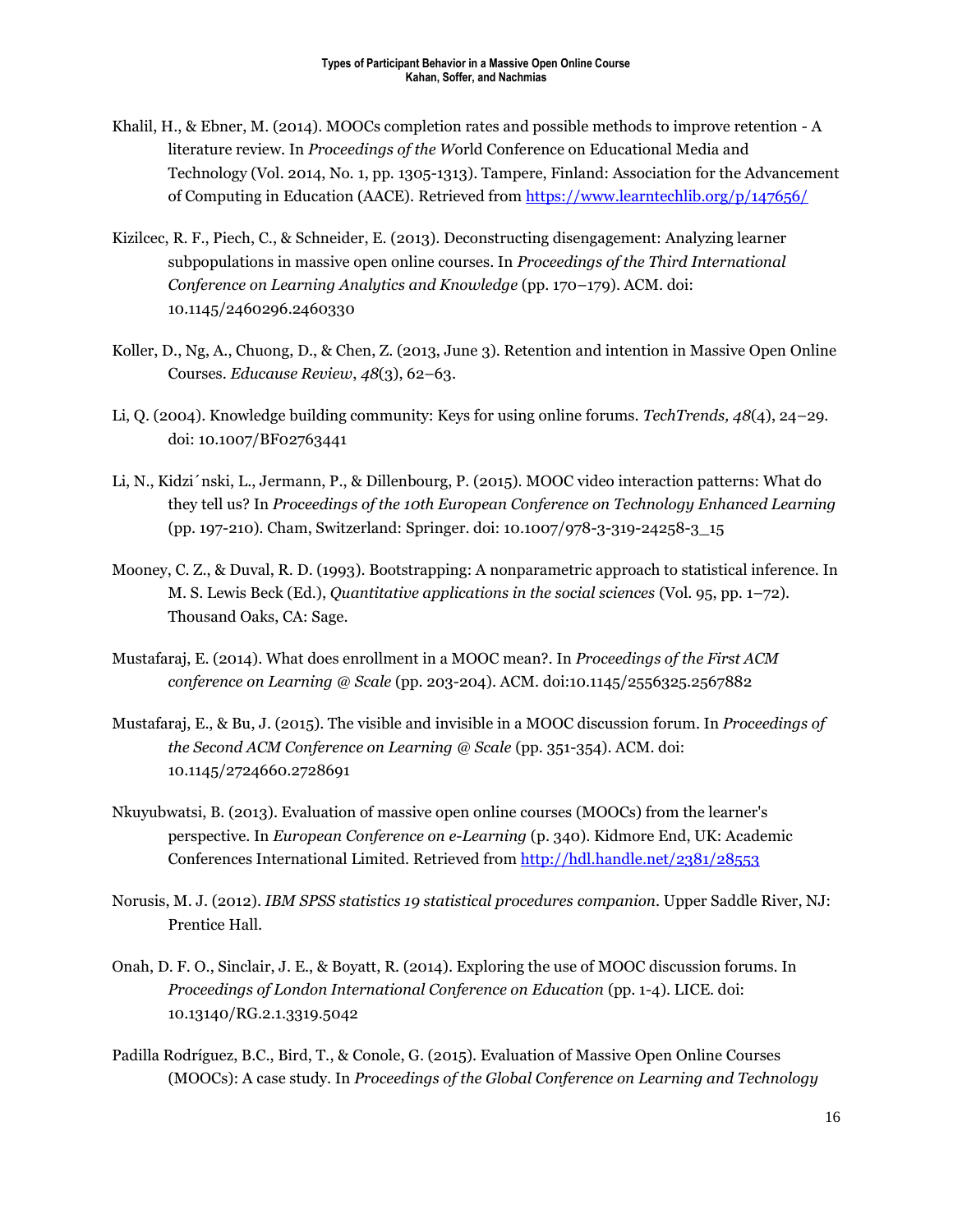(Vol. 2015, No. 1, pp. 527-535)*.* Berlin, Germany: Association for the Advancement of Computing in Education (AACE). Retrieved from<https://www.learntechlib.org/p/150900/>

- Phan, T., McNeil, S. G., & Robin, B. R. (2016). Students' patterns of engagement and course performance in a Massive Open Online Course. *Computers & Education, 95,* 36-44. doi: 10.1016/j.compedu.2015.11.015
- Ramesh, A., Goldwasser, D., Huang, B., Daume III, H., & Getoor, L. (2014). Learning latent engagement patterns of students in online courses. In *Proceedings of the Twenty-Eighth AAAI Conference on Artificial Intelligence* (pp. 1272-1278). Palo Alto, CA: AAAI Press. Retrieved from <https://www.aaai.org/ocs/index.php/AAAI/AAAI14/paper/view/8571>
- Rodriguez, C. O. (2012). MOOCs and the AI-Stanford like courses: Two successful and distinct course formats for massive open online courses. *European Journal of Open, Distance and E-learning, 15*(2)*.* Retrieved June 12, 2016 from <http://www.eurodl.org/index.php?p=archives&year=2012&halfyear=2&article=516>
- Sandeen, C. (2013). Assessment's place in the new MOOC world. *Research & Practice in Assessment, 8*(1), 5-12.
- Seaton, D. T., Nesterko, S., Mullaney, T., Reich, J., Ho, A., & Chuang, I. (2014). Characterizing video use in the catalogue of MITx MOOCs. In *Proceedings of the European MOOC Stakeholder Summit* (pp. 140-146). Retrieved from [https://www.emoocs2014.eu/sites/default/files/Proceedings-](https://www.emoocs2014.eu/sites/default/files/Proceedings-Moocs-Summit-2014.pdf)[Moocs-Summit-2014.pdf](https://www.emoocs2014.eu/sites/default/files/Proceedings-Moocs-Summit-2014.pdf)
- Sharma, K., Jermann, P., & Dillenbourg, P. (2014). "With-me-ness": A gaze-measure for students' attention in MOOCs. In *Proceedings of the International Conference of the Learning Sciences* (Vol. 2014, No. 2, pp. 1017-1021). Boulder, CO: International Society of the Learning Sciences. Retrieved from<http://infoscience.epfl.ch/record/201918>
- Siemens, G., Gasevic, D., Haythornthwaite, C., Dawson, S., Shum, S. B., Ferguson, R., ... Baker, R. S. J. D. (2011, July 28). *Open learning analytics: An integrated & modularized platform.* Retrieved from <http://solaresearch.org/OpenLearningAnalytics.pdf>
- Suen, H. K. (2014). Peer assessment for massive open online courses (MOOCs). *The International Review of Research in Open and Distance Learning, 15*(3), 313-327. doi: http://dx.doi.org/10.19173/irrodl.v15i3.1680
- United Nations. (1948). The universal declaration of human rights. Retrieved from <http://www.unesco.org/education/information/50y/nfsunesco/doc/hum-rights.htm>

### UNESCO. (2012). Paris OER declaration. Retrieved from [http://www.unesco.org/new/fileadmin/MULTIMEDIA/HQ/CI/WPFD2009/English\\_Declaratio](http://www.unesco.org/new/fileadmin/MULTIMEDIA/HQ/CI/WPFD2009/English_Declaration.html) [n.html](http://www.unesco.org/new/fileadmin/MULTIMEDIA/HQ/CI/WPFD2009/English_Declaration.html)